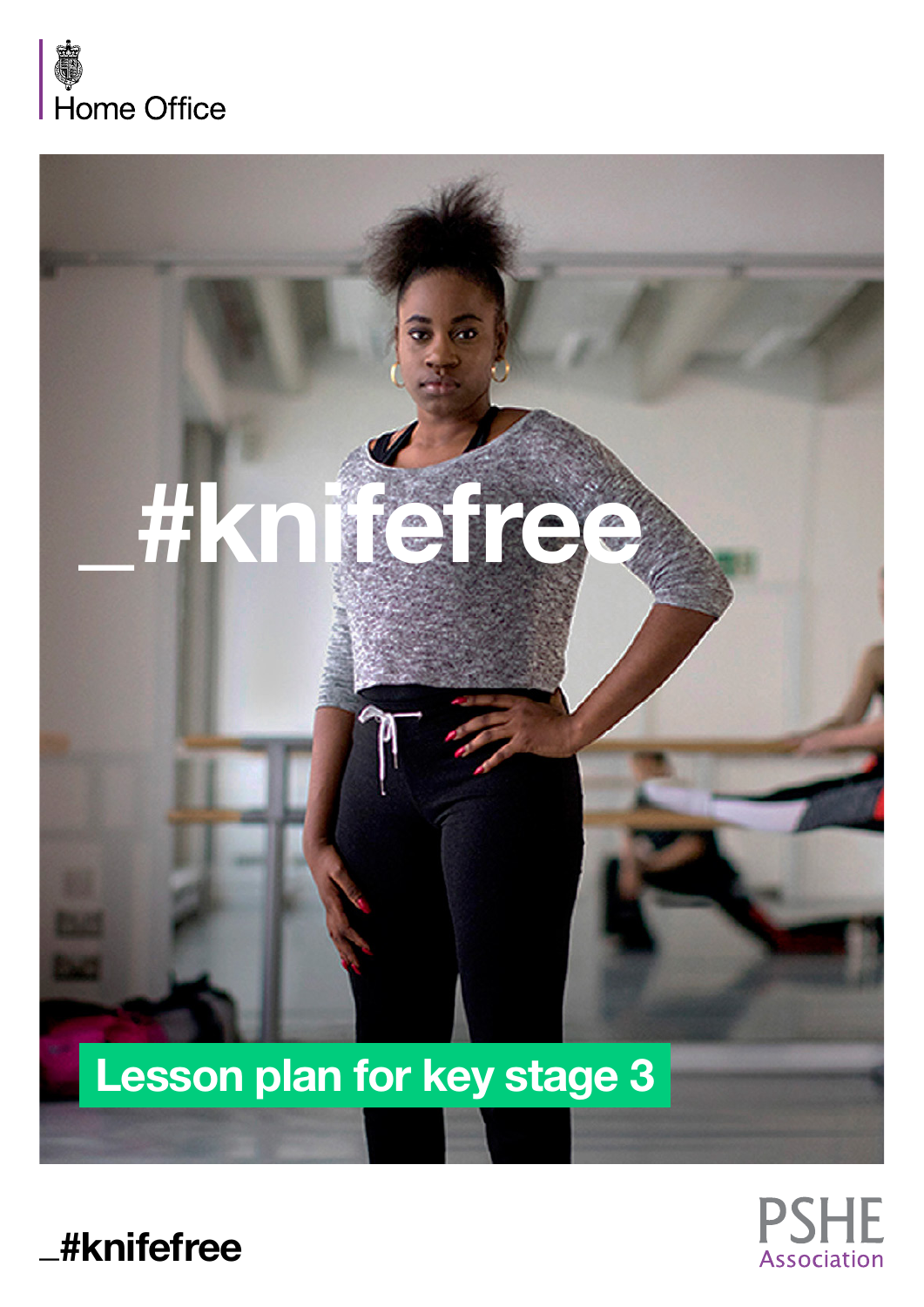# \_#knifefree Lesson plan for key stage 3



# **Context**

This single lesson focuses on positive choices that young people could make and have made to live knife free. It aims to challenge misconceptions students may have about carrying a knife and so encourage more of them be knife free. It will therefore enhance work on personal safety and risk management, or lessons which have introduced topics related to gang crime. Neither this, nor the key stage 4 lesson, is designed to be taught in isolation, but should always form part of a planned, developmental PSHE education programme.

# Learning objective

We are learning:

- About the potential consequences of carrying a knife
- How young people can take steps to achieve their goals and live knife free

# Intended learning outcomes

- $\checkmark$  I can explain and challenge the reasons why some young people may carry a knife
- $\checkmark$  I can assess a range of consequences of carrying or using a knife
- $\checkmark$  I can explain how young people can make the choice to be knife free

### Resources required

- Box or envelope for anonymous questions
- Resource 1a: Video handout
- Resource 1b: Teacher notes
- Resource 2: Consequences card sort (cut up and put in envelopes)
- Resource 2a: Teacher answers (card sort)
- Resource 3: Giving advice (optional support)

# Lesson summary

| <b>Activity</b> |                               | <b>Description</b>                                                                                                       | <b>Timing</b>     |
|-----------------|-------------------------------|--------------------------------------------------------------------------------------------------------------------------|-------------------|
|                 | <b>Baseline</b><br>assessment | Students respond to an 'overheard conversation' to<br>demonstrate their initial understanding, views and attitudes       | 10min             |
| $\mathbf{2}$    | Mind map                      | Students work in pairs to create a mind-map of reasons<br>why young people might carry a knife, and respond to these     | 10 <sub>min</sub> |
| -3              | Real life<br>stories (video)  | Students discover the experiences of characters through<br>short videos                                                  | 10min             |
| -4              | Risks and<br>consequences     | Students sort cards to distinguish four different types of<br>consequences of knives; physical, emotional, social, legal | 15min             |
| - 5             | Giving advice                 | Students give advice to one of the characters at the start<br>of their story                                             | 5 <sub>min</sub>  |
| - 6             | Reflection and<br>signposting | Encourage students to write anonymous questions<br>or comments and signpost further sources of support                   | 5 <sub>min</sub>  |
|                 | Endpoint<br>assessment        | Students revisit the overheard conversation with their top tips<br>for how to live knife free                            | 5 <sub>min</sub>  |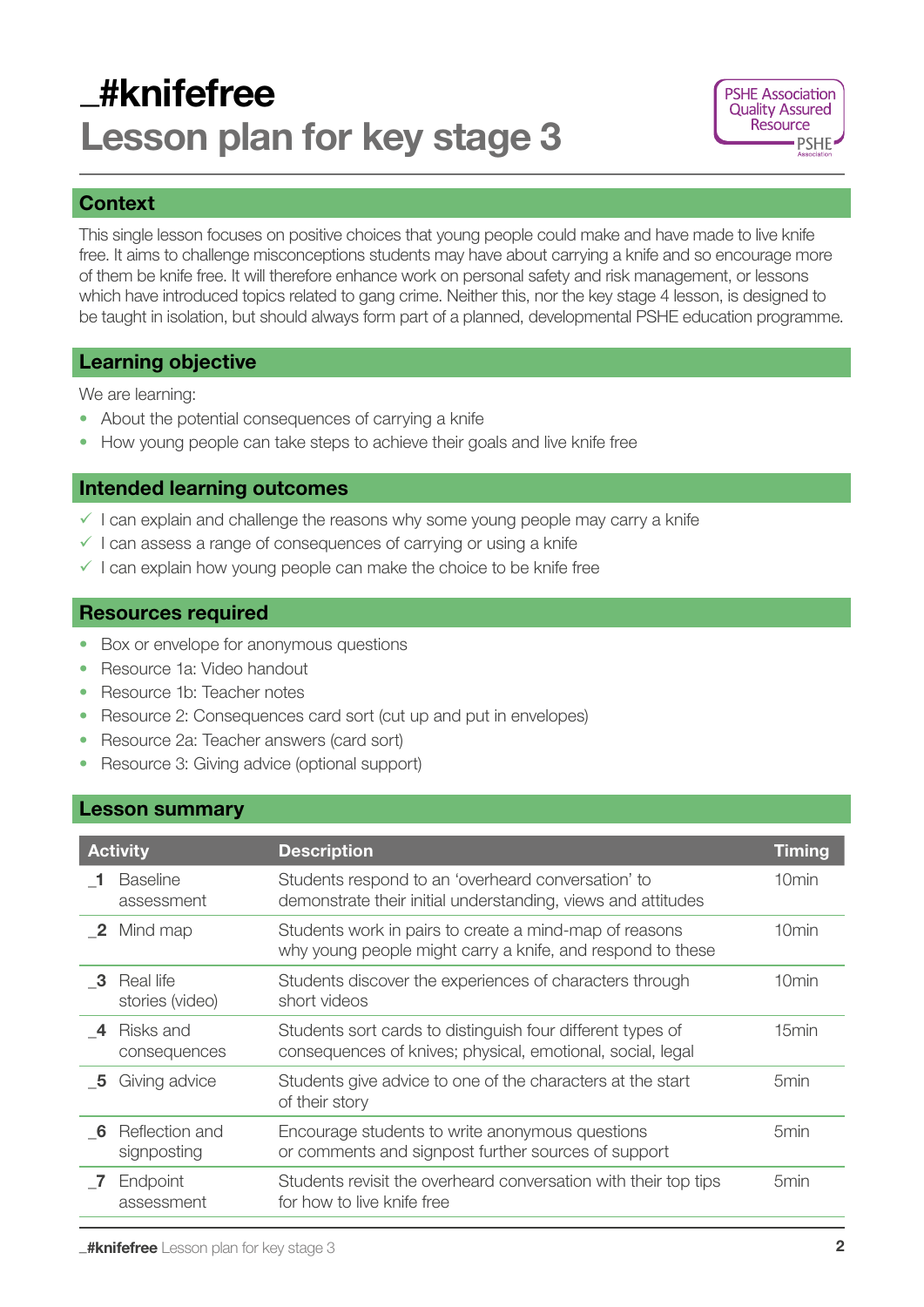# Climate for learning

- Make sure you are familiar with the school's safeguarding policy
- Consider any sensitivities and prior knowledge about specific pupils' circumstances. Prior notice that this issue will be covered may be advisable. Notice should be given to pastoral and other relevant staff
- Local and national support groups or helplines should be signposted
- Invite pupils to write down any questions they have anonymously at any time, and collect them in using an anonymous question box or envelope, which should be accessible both in and after every lesson
- Establish or reinforce existing ground rules. Add or emphasise any ground rules that are especially relevant to this lesson, such as not disclosing personal stories and not making assumptions about others

#### Key words

Knife, crime, gang, consequences

### Beginning the Lesson

### Introduction

Revisit or negotiate ground rules and remind students of the importance of respecting each other's ideas and opinions. Draw attention to the anonymous question box and remind them that they can submit questions at any time during or after the lesson. Ensure that these questions are revisited at the end of the lesson or in the subsequent lesson.

# Baseline assessment activity and the control of the 10 min

It is important that students are not introduced to the learning objectives of the lesson before completing the baseline assessment. Ask students to imagine they have overheard a conversation between two people of about their age. The conversation they hear is this:



Ask students to consider and write down answers to the following questions, providing as much information and detail as they can:

- What do you think the characters are talking about?
- Which character do you agree with? Why?
- What could Harper say to persuade Ashley?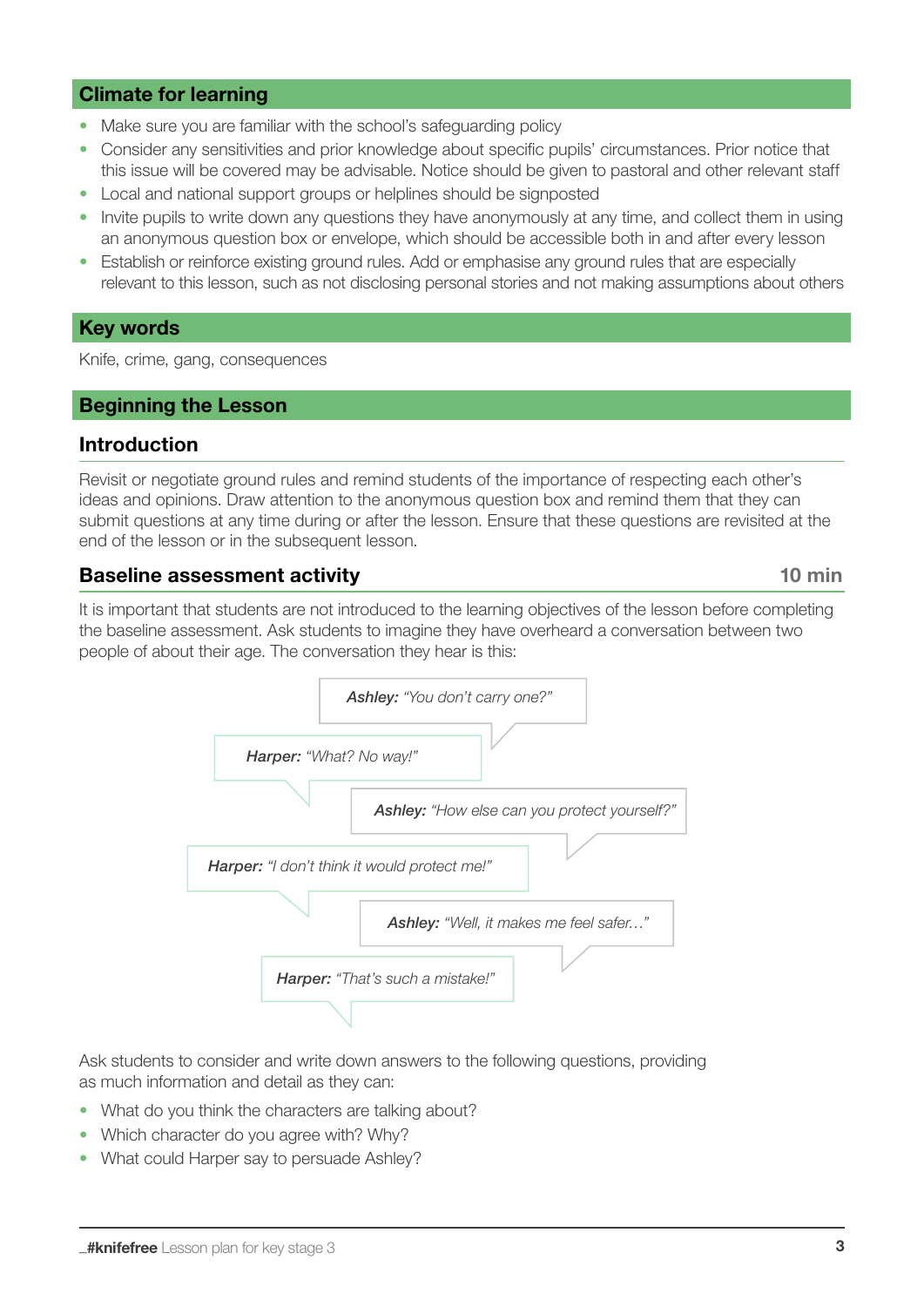Ask students to share their ideas to the third question, ensuring that during the discussion students put their answers aside and do not continue to amend them. Explain they will return to their initial ideas at the end of the lesson. Use the students' responses to help gauge their current level of understanding and to guide your questioning throughout the lesson.

At this point, share the learning objectives and outcomes with students. Explain that today they will be thinking about the risks and consequences of carrying a knife, and how some young people have chosen to live knife free after their experiences with knives.

# Core activities

# Why carry a knife? 10 min

Ashley says that carrying a knife makes him feel safer. What other reasons might young people give for carrying a knife?

Ask students to work in pairs to create a list or mind map of all the reasons young people might give for carrying a knife. They should also try to consider how they feel about these reasons; Do they think they are true? Might they be inaccurate in any way? Where have these reasons come from?

Students are likely to suggest:

- 1 For status, for a reputation, to feel powerful
- \_2 To be accepted by a group/gang, peer pressure
- \_3 They believe everyone else is carrying one, influence of the media
- 4 They live in a dangerous area
- 5 Their family carry one so it feels normal

It is essential that through discussion and feedback, students have an opportunity to hear these reasons being challenged, either by their peers or by you. This could be done by providing follow up questions as reasons are shared, or countering with facts that prove otherwise.

Key points to draw out include:

- 99% of 10-29 year olds do not carry a knife
- A person can get up to 4 years in prison for carrying a knife, even if it is never used
- People who carry a weapon are more likely to be hospitalised with a violence-related injury, and in many cases their own weapon has been used against them
- Friends who pressure a person to carry a knife are not good friends and will likely not be around to help if that person were to get caught

# **Real life stories 10 minutes 10 minutes 10 minutes and 20 minutes 10 minutes and 20 minutes and 20 minutes and 20 minutes and 20 minutes and 20 minutes and 20 minutes and 20 minutes and 20 minutes and 20 minutes and 20 mi**

Hand out Resource 1a: Video handout and as a class watch the two #knifefree campaign videos:

#### [Ben's story](https://www.knifefree.co.uk/story/_ben/?utm_source=Knifefree%20teacher%20pack&utm_campaign=%23knifefree&utm_content=knife)

#### [Aliya's story](https://www.knifefree.co.uk/story/_aliya/?utm_source=Knifefree%20teacher%20pack&utm_campaign=%23knifefree&utm_content=Aliya%20video)

Between each video, ask the students to write their ideas in response to the five questions on their sheet. They should aim to write specific responses for each of the character's stories.

Take feedback from the class, ensuring that through discussion, key learning points are drawn out:

- 1 Aliya became involved in knives through her friendship group. In Ben's case, it was through his experience of his friend being attacked with a knife first.
- 2 Ben was stabbed during an argument and Aliya witnessed an attack which traumatised her for a long time.
- **3** Both have clear hobbies (BMX and dance) which have helped to refocus them and give them ambitions for the future. It is important to also emphasise that they probably had to change their friendship group to avoid being drawn in to the same behaviours.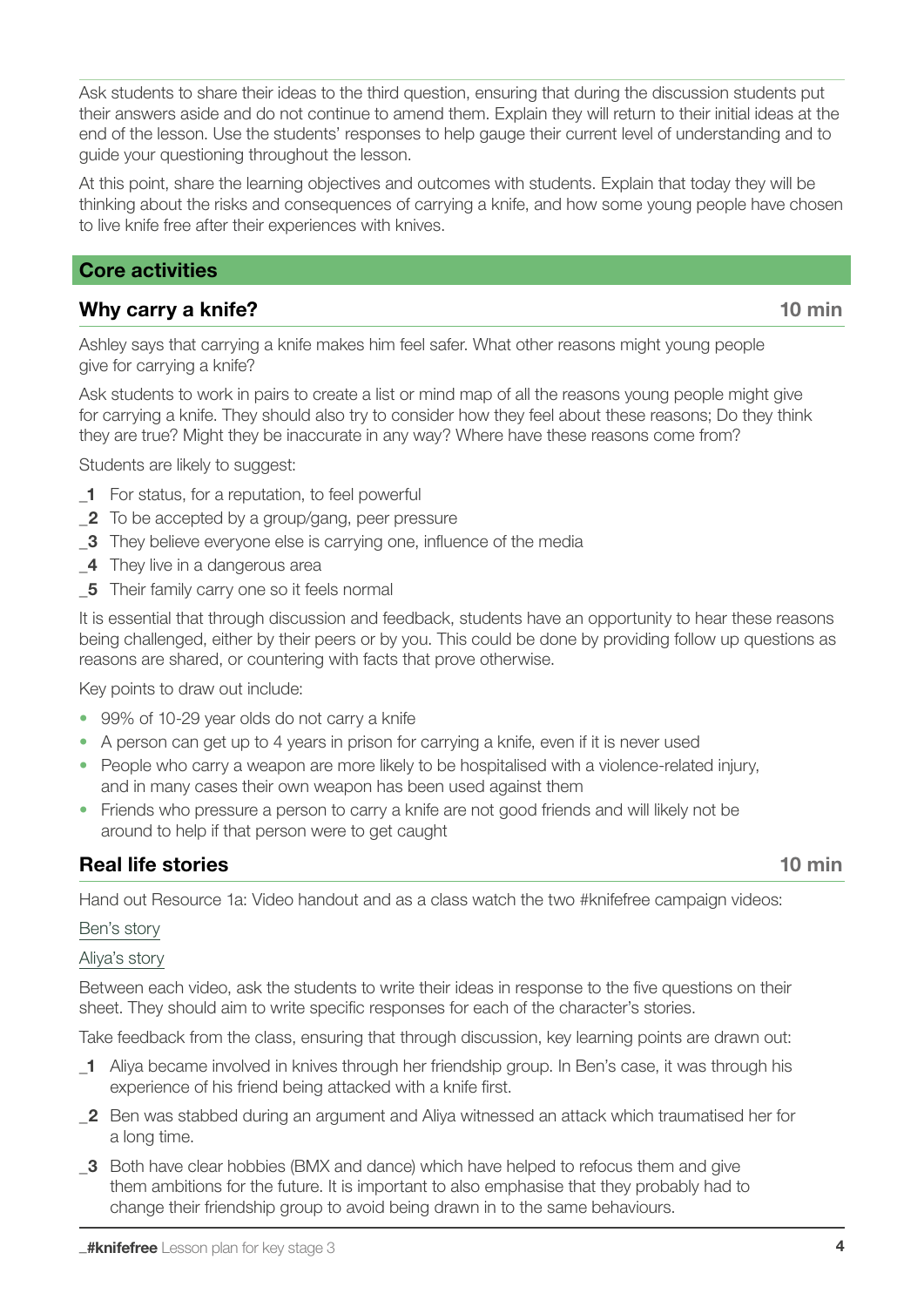- The four types of consequence that students should focus on are:
	- 1 Physical consequences
	- 2 Emotional / Personal consequences
	- **3** Social consequences
	- \_4 Legal consequences

When students have completed the sorting activity, ask them to discuss as a group which type of consequences of carrying a knife are the most serious and why. Encourage students to feedback their ideas as a whole class discussion.

During discussion, it is important to emphasise:

While students may have different opinions about which consequences (e.g. physical, social etc.) are the most serious, all consequences of carrying a knife are serious in different ways and affect more than just the individual who chooses to carry the knife, but will also affect their friends, family and the wider community.

#### Support:

category.

You could give pupils less cards to sort (for example 9 cards rather than 16) or to remove the cards which could sit into more than one category.

#### Challenge:

You could give students blank cards and ask them to decide on their own consequences under the four headings, or to add to those that are already provided on the card sort.

### Giving advice 5 min

Explain to students that it can be hard to see the consequences of our choices until it is too late, and the more involved a person is in knife crime, the harder it is for them to change their mind. Ask students to think about which consequences might be the most persuasive for the people in the real life stories above, and to consider how their families might have felt about their situation.

If they could go back in time to when these people were making their first decisions about whether or not to carry a knife, what would they say to convince them not to?

- 4 Both speak about seeing the world more clearly; they are now much safer than they were, can focus on their futures and ambitions and interests again, their family and friends are relieved that they are knife free and they feel a sense of personal pride.
- 5 Students will have different ideas here, but they may relate to; having to change friendship groups, Aliya may have needed counselling, finding a new direction can be hard, they may have received criminal records for their behaviour. It is important to emphasise during this discussion that while these people faced challenges in choosing to live knife free, the benefits far outweigh these. For anyone who is changing their habits or lifestyle it can be difficult, which is why it is important to have a strong support network and to seek help when it is needed.

You may want to refer to Resource 1b: Teacher notes to provide further relevant details about Ben and Aliya's stories during discussion with students.

Ask students to work in groups to discuss the key question: What are the consequences of carrying a knife? Hand out Resource 2: Consequences card sort and ask students to organise the cards into piles to represent the different types of consequences a person might encounter. There might be some cards that could fit into more than one heading, or there might be some that they feel do not fit into any

### Risks and consequences **15 min**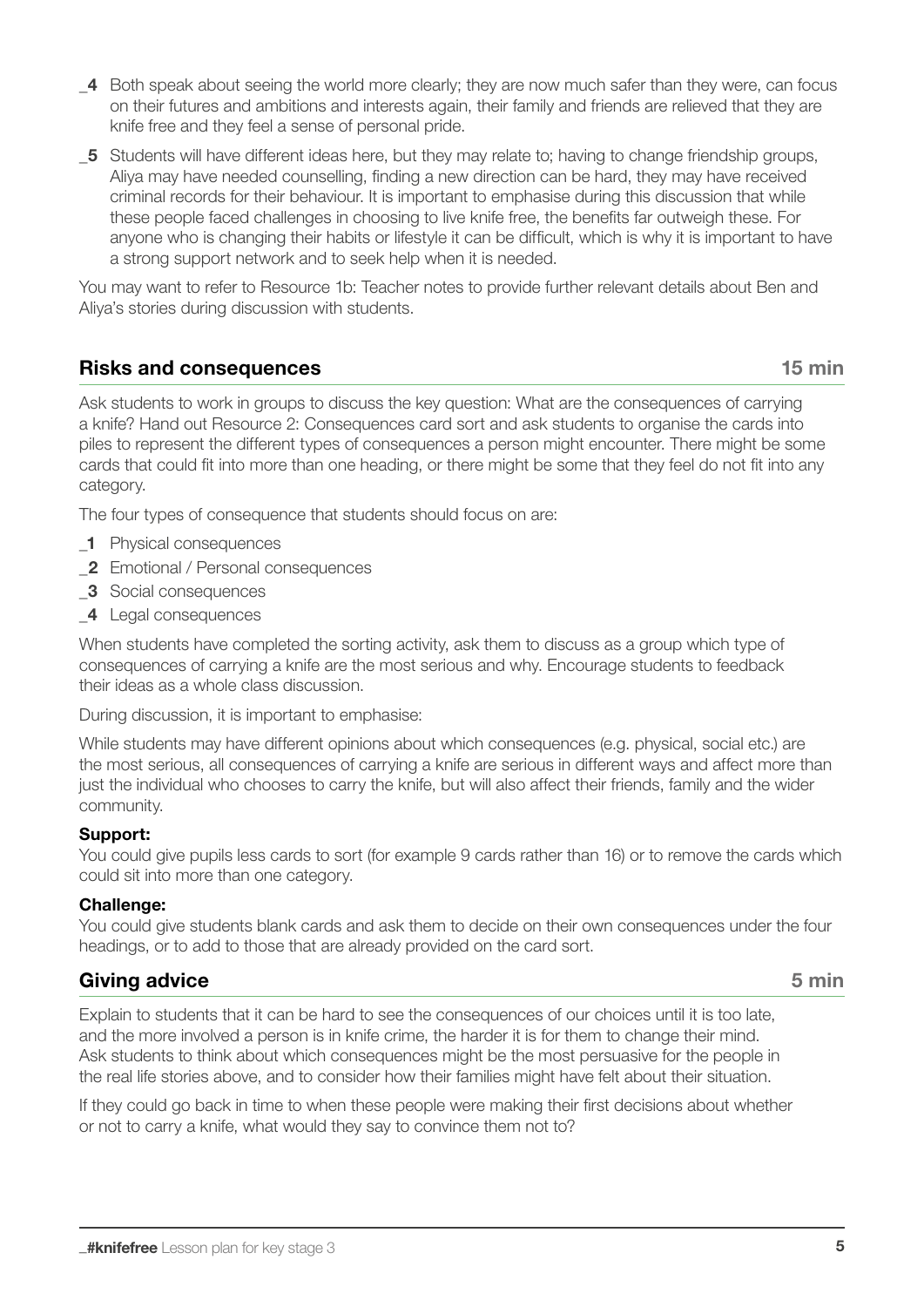#### Support:

Hand students one of the character profiles from Resource 3: Giving advice, which provide a direct question from each character. Students could choose one character to give advice to or write a short response to both.

#### Challenge:

Encourage students to also reflect on what help or support a person might need after they have been involved in a knife incident (either as a perpetrator, witness or target of the attack). How could they begin to rebuild their lives? Who might they need to turn to for help?

### Ending the Lesson

# Reflecting on today's learning and signposting support 5 min

Before students revisit the baseline activity, display places where young people can go to access further information and support, explaining how each can support them. This should include their local community (e.g. friends, family, youth groups) support available in school (their tutor, head of year or a school counsellor) and local / national organisations:

- Childline 0800 1111 [www.childline.org.uk](http://www.childline.org.uk) to find support and advice for young people about a range of issues
- #knifefree [www.knifefree.co.uk](http://www.knifefree.co.uk) to find out more about the campaign and for more information on how to live knife free
- Fearless (crime stoppers) – [www.fearless.org](http://www.fearless.org) for advice and a way to anonymously report crime
- Victim support [www.victimsupport.org.uk](http://www.victimsupport.org.uk)  for support for anyone who has been a victim of crime

# Assessing (demonstrating) progress 6 minutes 6 minutes 5 minutes 5 minutes 6 minutes 6 minutes 6 minutes 6 minutes 6 minutes 6 minutes 6 minutes 6 minutes 6 minutes 6 minutes 6 minutes 6 minutes 6 minutes 6 minutes 6 minut

Ask students to revisit the baseline overheard conversation activity.

Using a different colour pen, ask them if there is anything about their original ideas that they would like to change or add to as a result of today's lesson. Then ask them to imagine that Harper is worried about Ashley and wants to get some advice. Students should explain whom they think would be most appropriate for Harper to talk to and why.

# Extension / Home learning activities

# Knife free diary

Ask students to write a diary entry from the perspective of one of the characters, on the first day they chose to live knife free. The diary entry should include:

- How the character is feeling about their decision
- What they are doing to refocus their attention
- What benefits they experience and what they are looking forward to in the future
- Any challenges they face (either from themselves or from peers) and how they overcome these

It is important to give students an opportunity to 'de-role' from the character after this activity, for example stating three things that are different about them from the character, so that they do not hold on to the experiences and emotions of the character.